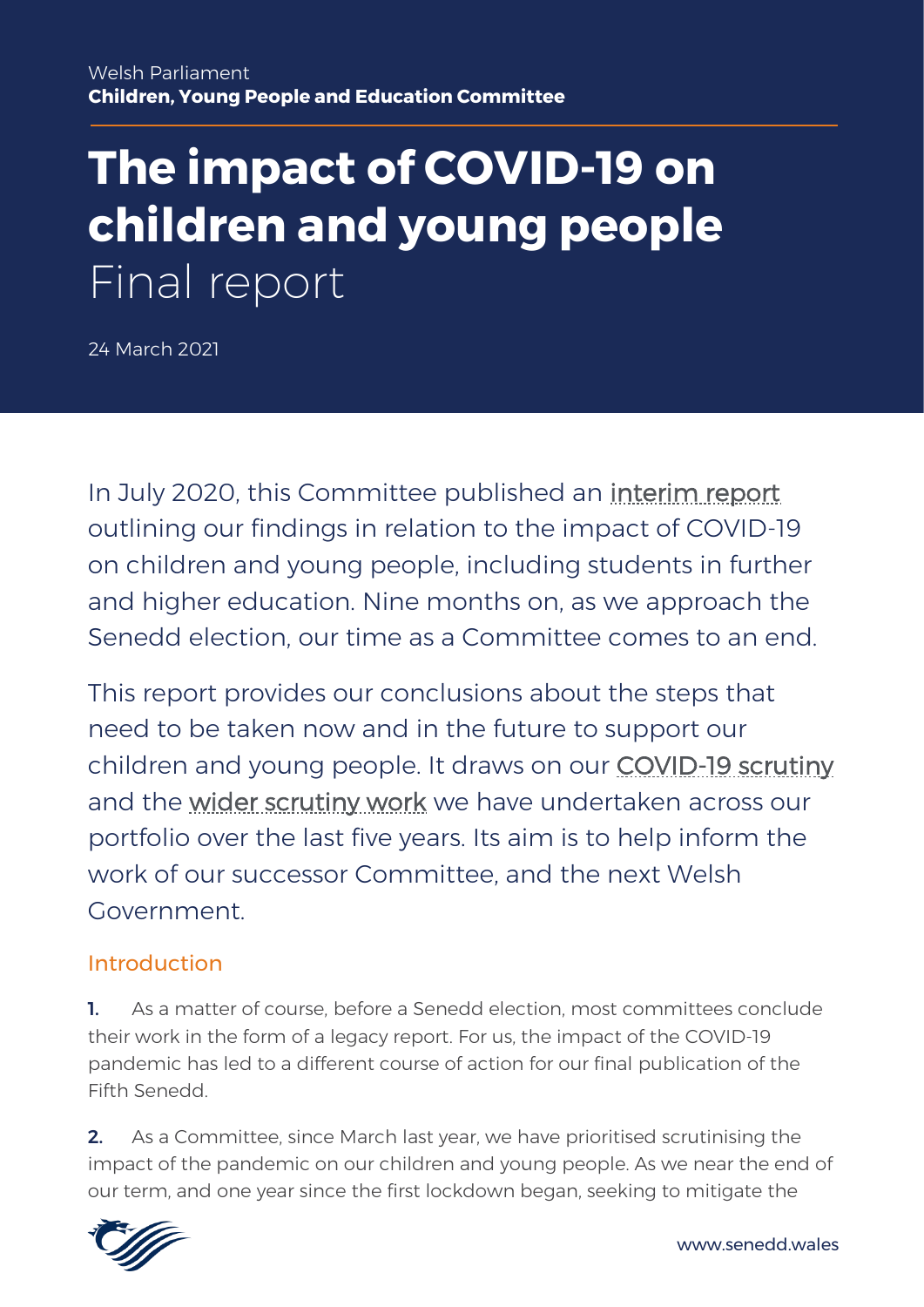impact of COVID-19 on our children and young people has remained our top priority. While we recognise that children and young people have thankfully been less susceptible to COVID-19 than adults, there is little doubt that the wider effects of the pandemic―and the measures taken to manage it―have impacted their lives and their rights significantly.

**3.** To that end, our remaining weeks of scrutiny, and this, our final report, have focused on recovery from COVID-19 for our children and young people. Nevertheless, every area of policy and legislation we have considered during this Senedd has been impacted by COVID-19. As such, this report aims to draw on our learning over the last five years, as well as our scrutiny of the management of COVID-19, to make a series of recommendations to the Welsh Government and our successor Committee to pick up in the next Senedd.

### Our key findings

- 4. We have grouped our key findings into five overarching areas:
	- 1. Cross-cutting issues.
	- $2.$ Statutory education;
	- 3. The mental and physical health of children and young people;
	- Further and higher education; 4.
	- Vulnerable children and young people 5.

**5.** These key findings, and the areas on which we have focused our recommendations, seek to identify the issues we believe need to be prioritised. These judgements are based on the evidence we have received and recognise the need to be mindful of the pressures on public services at this time. In that context, we have sought to highlight what we believe are the most critical areas needing action.

**6.** We also recognise that children and young people have been impacted in many other ways beyond those we discuss in this report. Other sectors have also been affected, including childcare, play, youth services, and family support. It is our expectation that these areas will also feature in our successor Committee's scrutiny, and in the priorities of the next Welsh Government.

**7.** Where appropriate and relevant, we have drawn on pre-COVID inquiry work and recommendations to inform this report.

1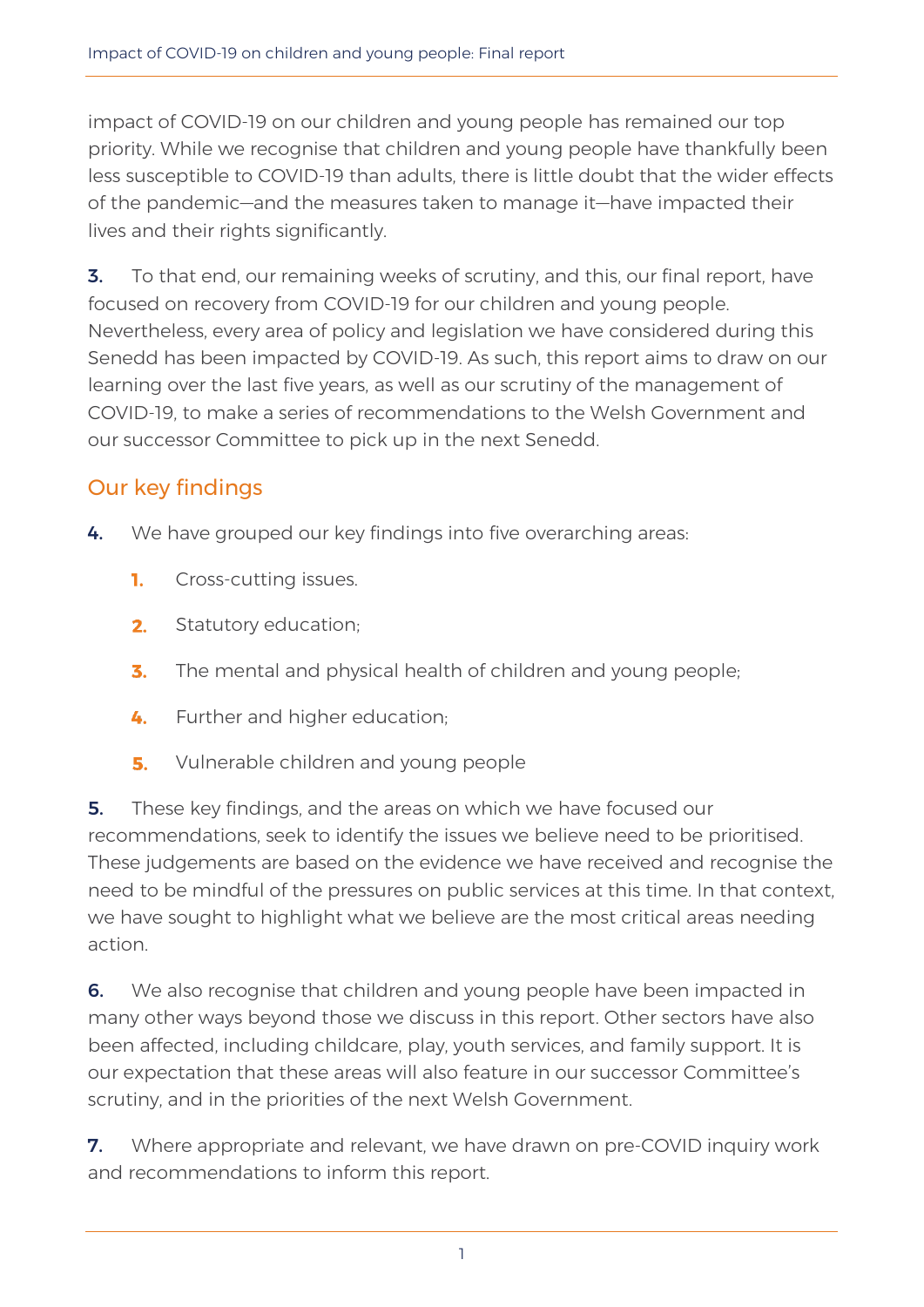#### How we gathered evidence

8. We have held [public oral evidence sessions](https://business.senedd.wales/mgIssueHistoryHome.aspx?IId=28348) with stakeholders across the sector. A [rolling consultation](https://business.senedd.wales/mgConsultationDisplay.aspx?id=392&RPID=1022754019&cp=yes) has also been open throughout the pandemic to ensure that children, young people, parents, professionals, and any others who wanted to share their experiences with us, could submit their views to inform our work.

9. We have also been conscious to reach out to those who may not always be heard in work of this kind. We have done this via a series of [engagement activities](https://business.senedd.wales/mgIssueHistoryHome.aspx?IId=28348) which have been used to inform our questioning of witnesses throughout our scrutiny over the last year.

10. Details of the main themes arising in the written evidence, and our engagement activity, is provided in the Annex to this report.

11. Our final report should be read in conjunction with our interim report, published in July 2020. It should also be considered alongside our [report on the](https://senedd.wales/media/xtho221a/cr-ld14081-e.pdf)  [Welsh Government Draft Budget 2021-22,](https://senedd.wales/media/xtho221a/cr-ld14081-e.pdf) which made a number of key recommendations to the Welsh Government and our successor Committee.

**12.** We would like to take this opportunity to thank all of those who have contributed to our work during this Senedd. We are thankful to everyone who has given us their time during the pandemic, and emphasise our gratitude to the thousands of professionals and volunteers who have supported our children and young people throughout this most challenging of years.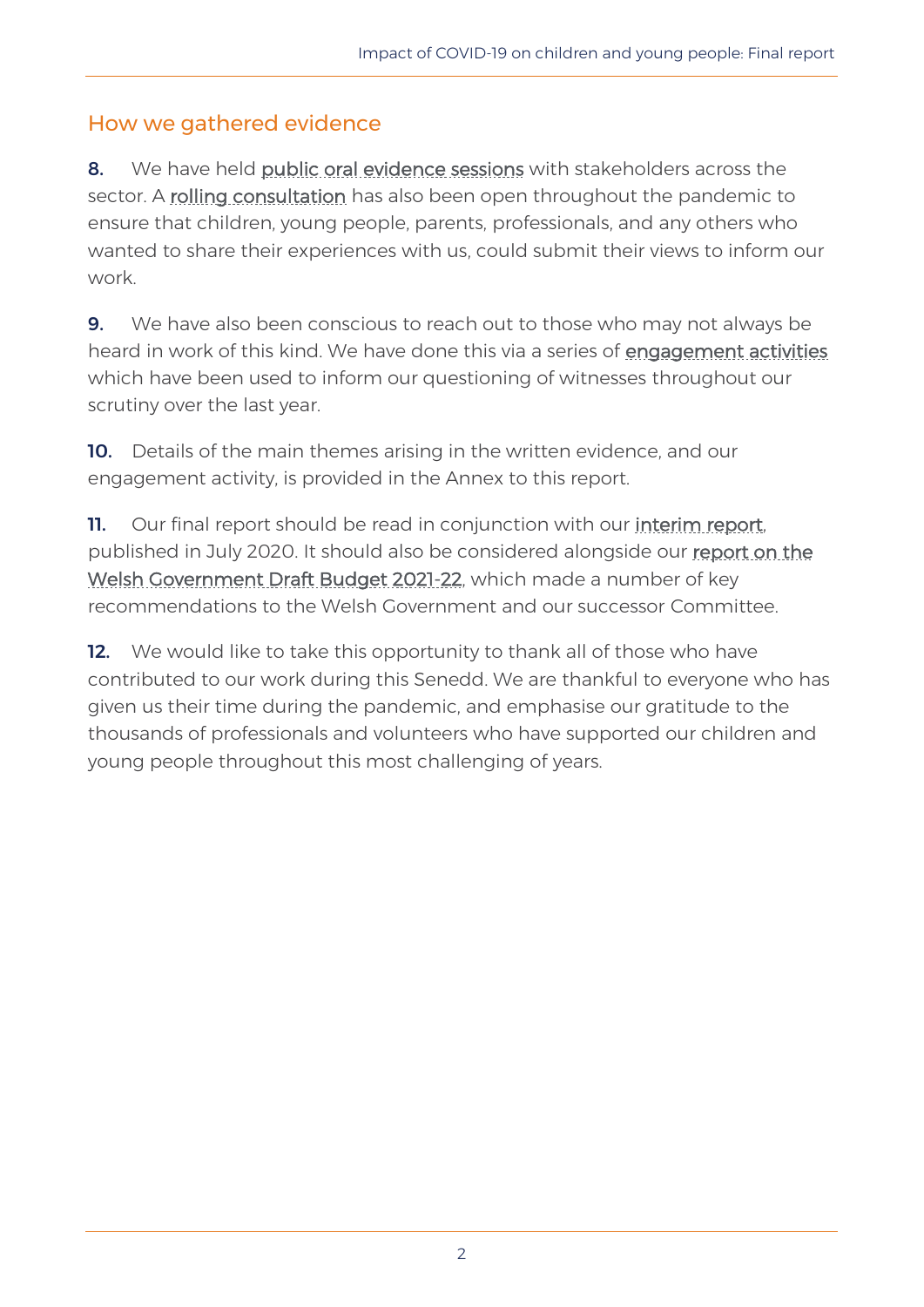## 1. Cross-cutting issues

13. The evidence presented to us about the impact of COVID-19 on children and young people demonstrates that some of the challenges and opportunities created by the pandemic are common across different areas of our portfolio.

14. Drawing on our pre-COVID inquiries as well as the evidence we have received since the beginning of the pandemic in March 2020, we have remained committed to:

- **·** prioritising our children and young people's well-being,
- **·** highlighting their rights, and
- **•** ensuring that their voices are heard.

We recommend that the next Welsh Government and our successor Committee maintain a close focus on the following areas:

- **Well-being and education**: Placing our children and young people's wellbeing and education at the centre of all recovery planning must be a priority.
- Positive steps forward: Acknowledging the impact of COVID-19 on our children and young people, and the disruption it has caused to their lives, is vital. But there is an important balance to be struck between recognising and addressing this, and promoting much more positive messaging about children and young people's resilience and their opportunities going forward. Replacing the unhelpful narrative and language about "lost learning" and need for "catch-up" must be a priority.
- Contingencies: Preparing for, and resourcing, the response to supporting our children and young people through any further disruption from COVID-19 must be a priority, across all public services.
- Children's rights and voices: Adopting a children's rights approach to all decisions, across all sectors, must be a priority, and the voices of children and young people must be heard by the decision makers to help shape our road to recovery.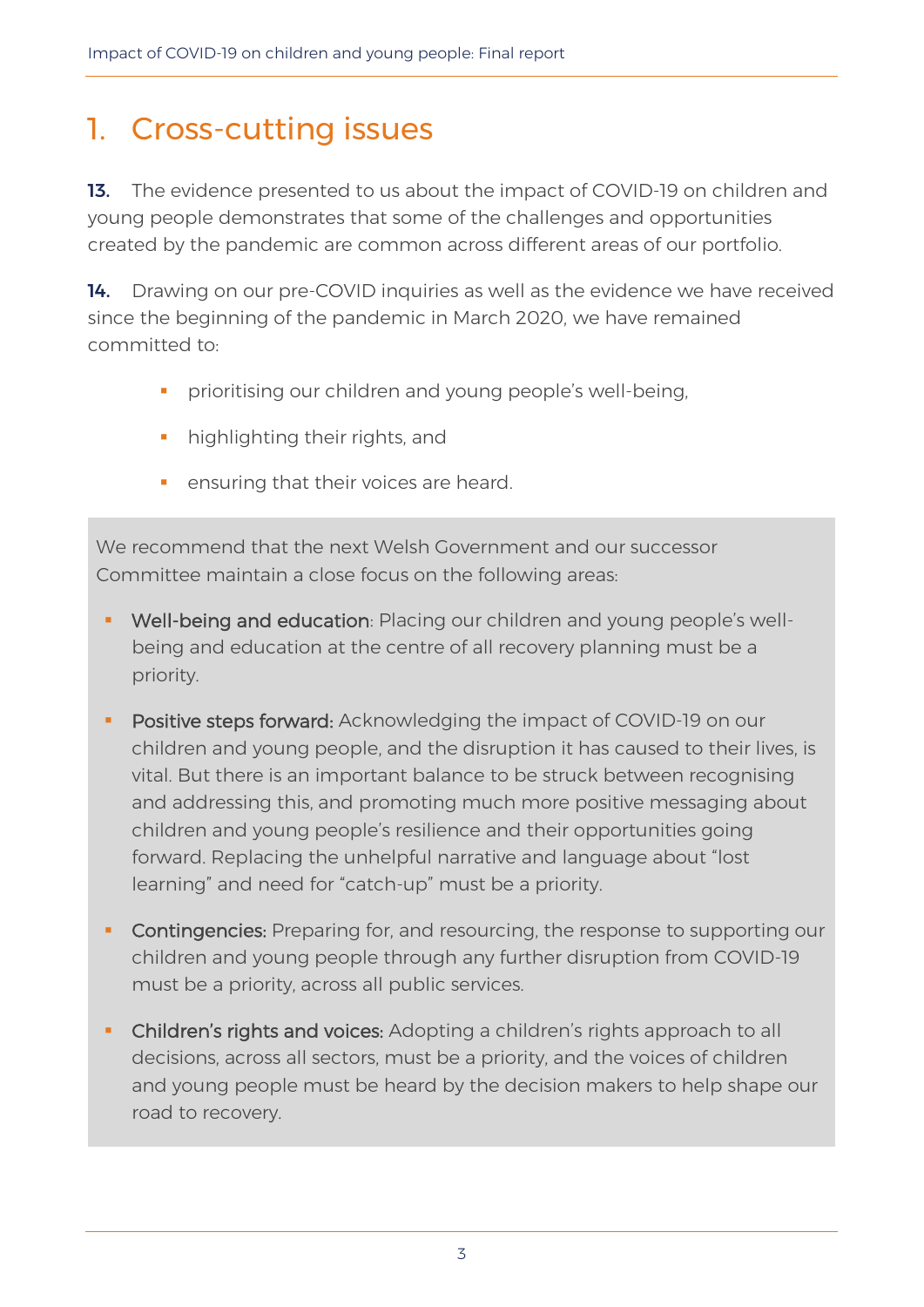# 2. Statutory education

15. Over the past year, our scrutiny of the educational impact of the COVID-19 pandemic on children and young people has focused on the immediate to shortterm effort to re-open schools, the quality of remote provision while they have been closed, and the longer-term challenge of recovering from the substantial disruption to schooling. In doing so, we have drawn on our scrutiny of education issues throughout this Senedd such as school funding, the standards agenda, inequality of educational outcomes, and vulnerable pupils.

16. As part of our rolling call for written evidence and our programme of oral evidence sessions, we heard from Ministers, teaching unions, school and local government representatives, the Children's Commissioner for Wales, Estyn, other educational experts and parents and families. Our scrutiny of the Welsh Government Draft Budget 2021-22 also took an in-depth look at the financial implications of COVID-19 and needs going forward.

We recommend that the next Welsh Government and our successor Committee maintain a close focus on the continuing impact of COVID-19 and the long-term challenge facing our education system, with particular attention on the following areas:

- **EXECOVERY infrastructure:** Putting in place the infrastructure for the mediumto long-term recovery from the disruption to education from COVID-19 and the implications for the further work needed on school improvement and achieving equality of outcomes. Having enough of the right people in post is key to this, as is the need to maximise the impact of all parts of the education system, including schools, local authorities and regional consortia.
- **Education contingencies:** Preparing for, and resourcing, the response to any further disruption from COVID-19, including any future need for remote teaching, learning lessons from the past twelve months e.g. in terms of digital exclusion (including issues relating to connectivity), varying experiences of learners, impact on the Welsh language skills of pupils from non-Welsh speaking households, and the importance of parental engagement.
- **EXECT** Support for both vulnerable and disadvantaged learners: Supporting progress and educational outcomes among these groups, including (but not restricted to) those eligible for free school meals (eFSM), children from other low income households, those with Additional Learning Needs (ALN), young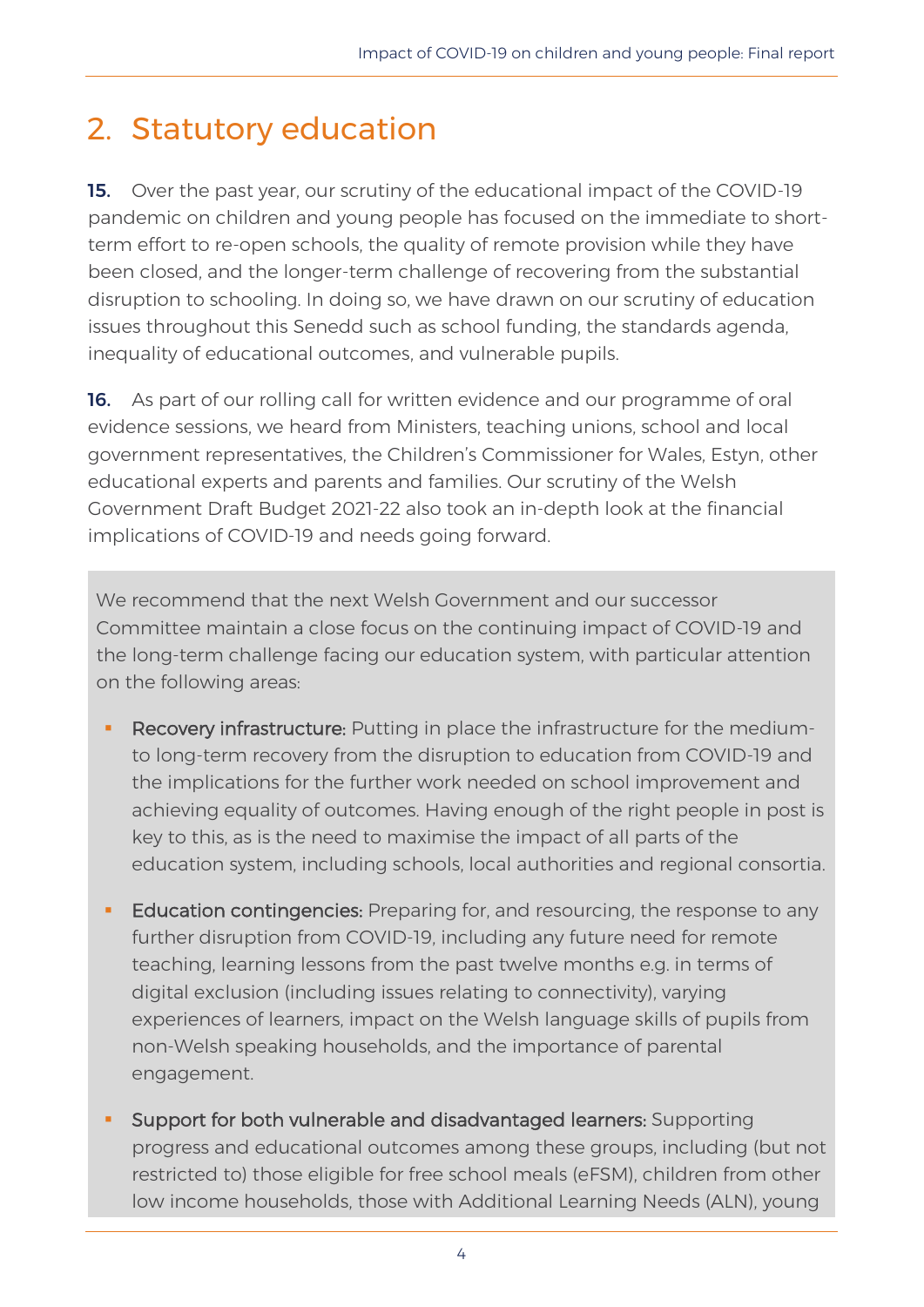carers, care experienced children, and learners in Pupil Referral Units and other EOTAS settings. This should be underpinned by the collection and publication of disaggregated attendance data for this group of pupils during the pandemic to identify any specific changes.

- Whole-system approach to mental health and well-being: Delivering a whole-school and whole-system approach to learners' emotional and mental health and well-being, following our 'Mind over Matter' inquiry reports.
- **EXECT** School funding: Delivering the recommendations of our school funding inquiry and subsequent Sibieta Review, to ensure that sufficient funding is provided for schools and distributed effectively.
- **Qualifications:** Monitoring the awarding of general and vocational qualifications in 2021 and 2022, including the balance between maintaining public confidence in the credibility of qualifications and ensuring fairness for cohorts affected by the disruption from COVID-19.
- **Major legislative reform and competing pressures:** Ensuring that sufficient resources are available to manage the impact of COVID-19 alongside the implementation of the Additional Learning Needs and Education Tribunal (Wales) Act 2018 from September 2021 and the Curriculum and Assessment (Wales) Act 2021 (subject to Royal Assent) from September 2022.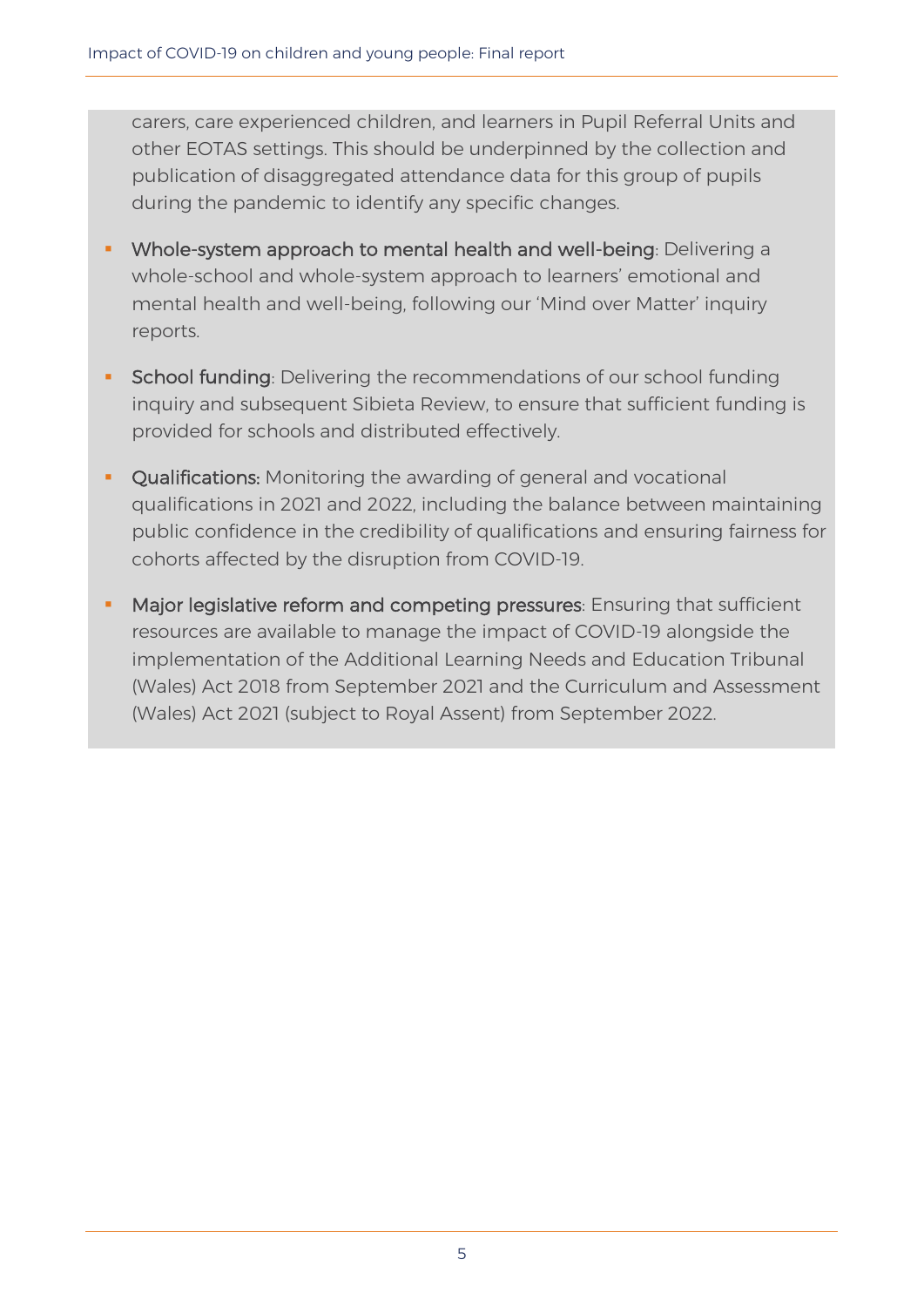# 3. The mental and physical health of children and young people

17. We took evidence from a range of experts about the pandemic's impact on the physical and mental health of children and young people. While it still appears to be the case that children and young people are less susceptible to physical illness from COVID-19, we heard growing concern about the impact of the ongoing pandemic situation on young people's mental well-being.

18. We were told that this is in large part due to the 'displacement' of their usual activities, services and opportunities. We also heard that the pandemic has not affected young people equally, with differing impacts experienced according to age group, economic background, and health status.

• As noted in section 1, our key message is that children and young people's wellbeing must be at the centre of recovery planning. We recommend that the next Welsh Government and our successor Committee give particular consideration to the following:

- Physical activity: Increasing opportunities for physical activity for children and young people, in communities and within schools, in order to maximise the physical and mental health benefits of exercise and play. Opportunities for outdoor activity should be opened up as soon as safely possible, and only subject to future restrictions if absolutely essential and evidence of the need to do so is clearly demonstrated.
- **EXECT** Sustainability of the workforce: Addressing the recruitment and retention issues in the child (physical and mental) health workforce, and ensuring that the Welsh Government and Health Education and Improvement Wales (HEIW) look strategically and creatively at how this workforce is used and the skillsets needed. This should include consideration of roles which bridge the gaps between services (for example between primary and secondary care and between specialties).
- Poverty: Demonstrating a clear recognition of the strong link between poverty, mental ill health and suicide, taking urgent action to address the economic impacts of the pandemic on children and young people's mental well-being, and mitigating against a potential increase in suicide. Linked to this, further urgent work is needed to explore the potential for extending statutory education and training beyond age 16, to positively contribute to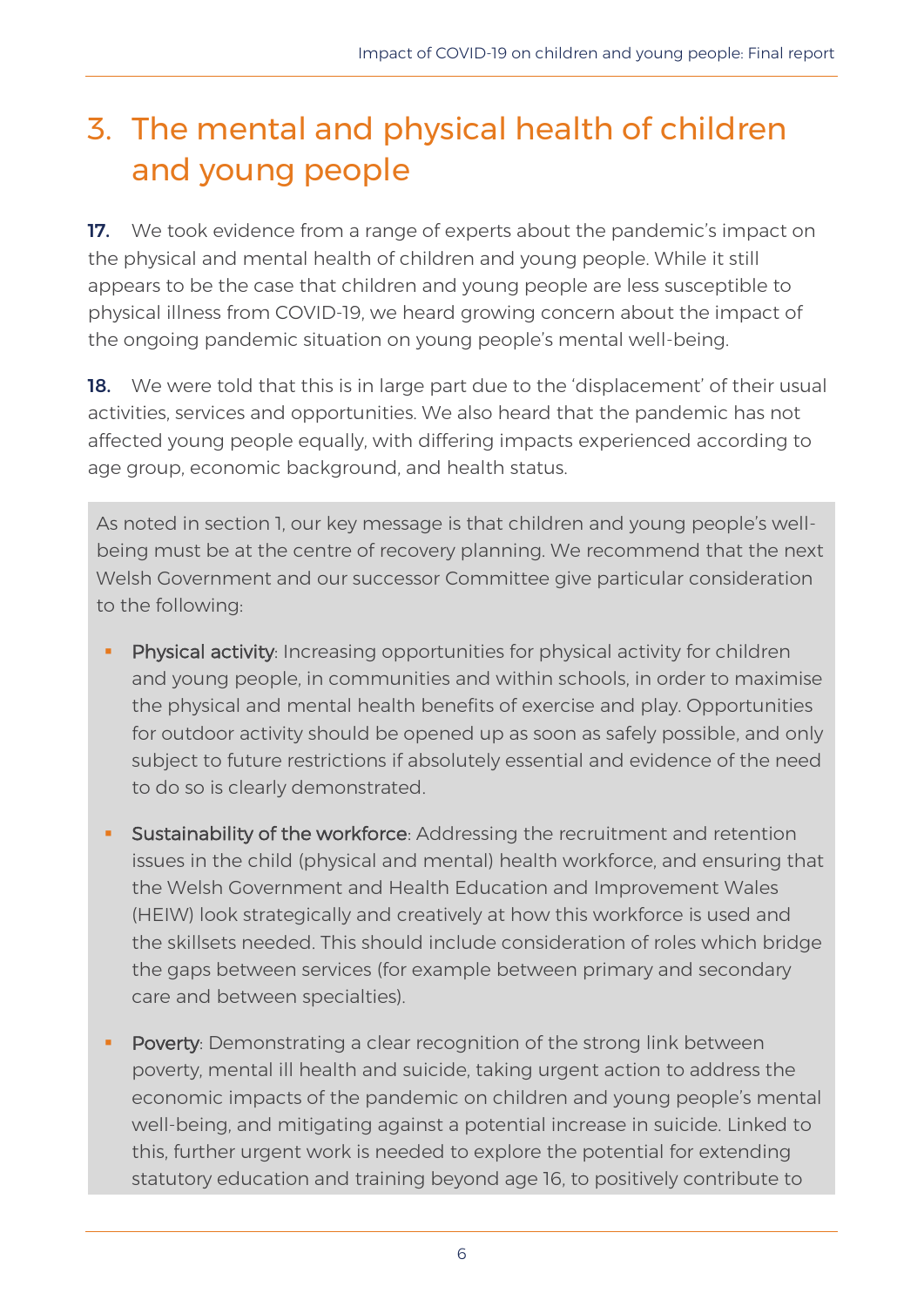reducing poverty and the associated links with mental health problems for young people, including young suicide.

- Seeking help: Communicating the importance of seeking timely advice to avoid delays in diagnosis and necessary treatment. Ensuring young people and their families are aware that children's physical and mental health services are open, and that there is clear signposting to services and sources of support.
- **E** Digital infrastructure: Addressing the 'digital divide', to ensure children and young people across Wales have equitable access to telehealth services, and ensuring NHS Wales' ICT infrastructure is fit for purpose and can support effective, remote ways of service delivery.
- **.** Mind over matter: Continuing to implement the recommendations of our original and follow-up reports which, in light of the pandemic, are now more relevant than ever.
- **Self-harm and suicide:** Ensuring that now, more than ever, the right services are available to identify and support children and young people in crisis. Taking a robust, systematic approach to understanding the impact of COVID-19 on levels of self-harm, suicidal ideation and suicide among children and young people, in order to take mitigating action and ensure appropriate support is available.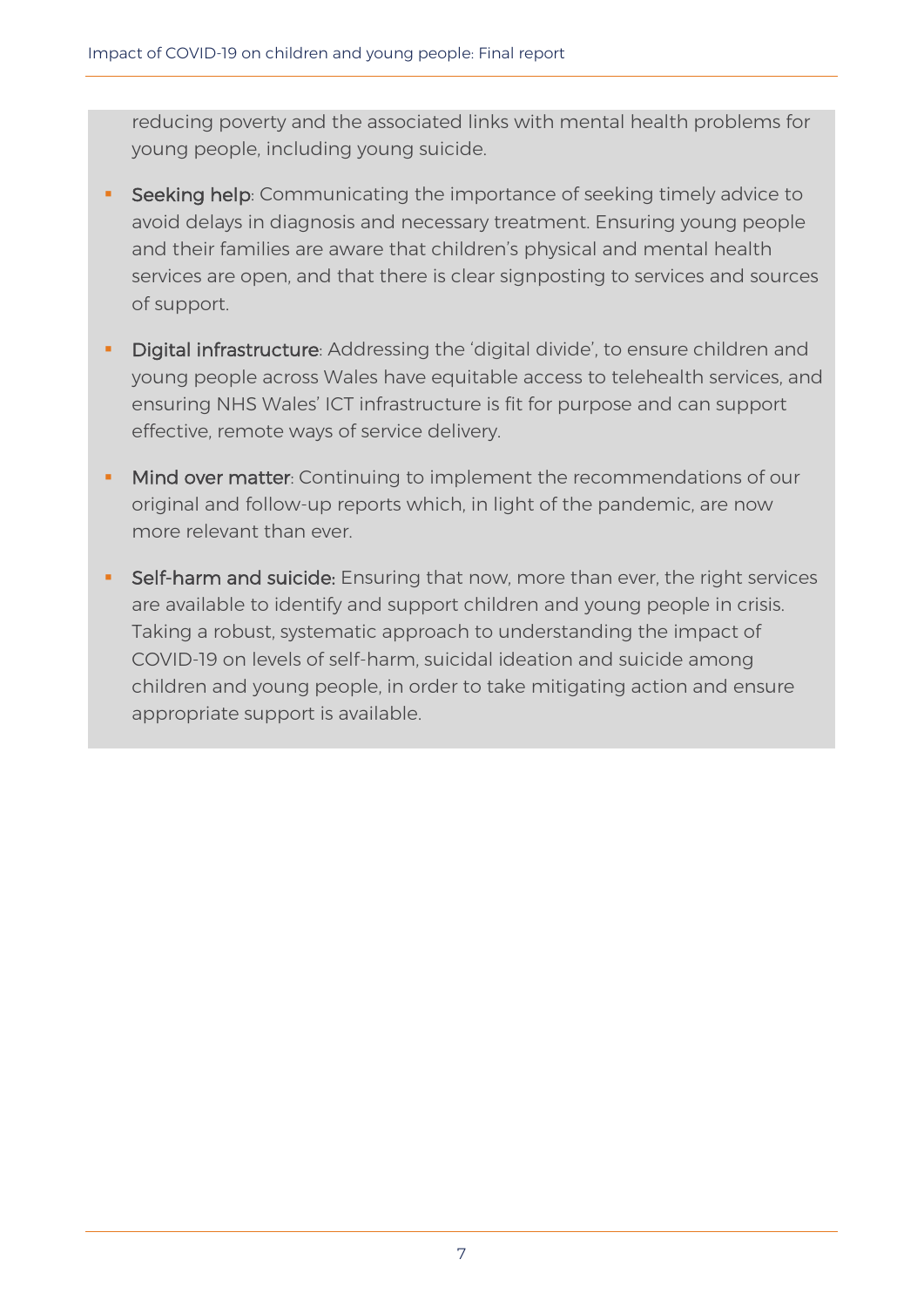# 4. Further and higher education

19. Exploring the views of learners in higher and further education, from a variety of backgrounds, including those with challenging circumstances or who have been adversely impacted by the pandemic, has been a priority for us. We wanted to make sure that the voices of students were heard, and we are very grateful to all those learners who were willing to participate in the focus groups we held.

**20.** We put the views we gathered to the higher and further education sector, including Principals of further education colleges and university representatives. We also took evidence from Qualifications Wales on the challenges of vocational qualifications in the pandemic, and the Higher Education Funding Council for Wales.

Based on what we have heard, we recommend that the next Welsh Government and our successor Committee give particular consideration to the following:

- **EXT** Mental health and well-being of students: ensuring that provision is sufficient and meets the specific needs of all learners. Mental health provision must be more consistent between pre- and post-16 education, and across different providers, to ease learner transition from one to the other as they progress along their learning.
- **Support for learning:** Ensuring that learners and students who have experienced gaps in their learning because of the pandemic are supported. In particular, as its regulator and primary funder, the Welsh Government must give the further education sector the funding and flexibility it will need over the years ahead to support learners to overcome the disruption they have faced after they transition from school and/or before they progress beyond FE.
- **Preparing learners for the world of work:** Supporting and enabling the wider experiences, placements and attainment of life-skills that not only enriches the lives of individual learners and students, but also provides important opportunities to prepare them for the world of work, and to improve their life chances.
- **Vocational and academic learning**: Continuing to work towards establishing "parity of esteem" between vocational and academic learning, and instituting the bold changes that are likely to be required to achieve this.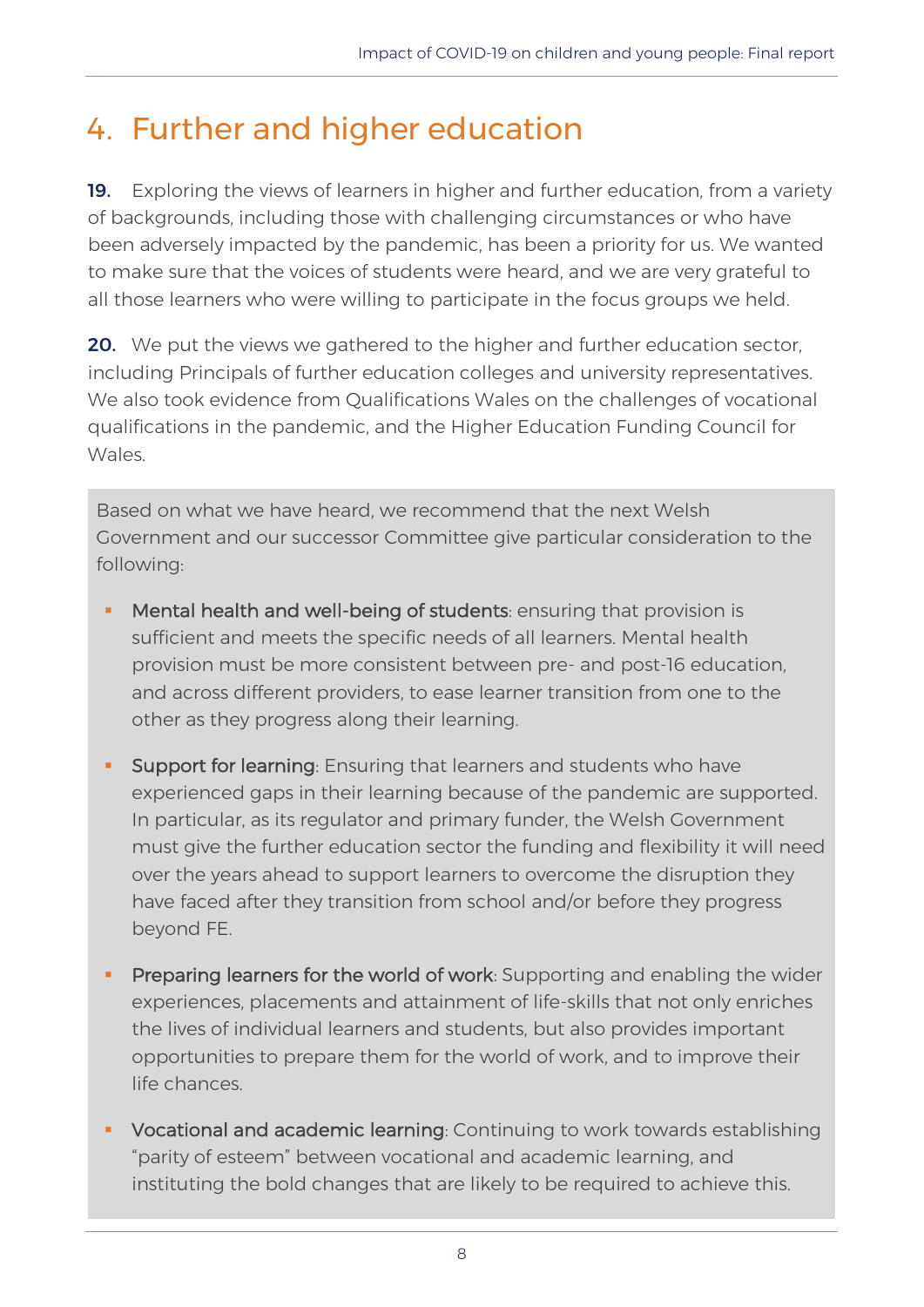- Pandemic pressures funding: Learning-and monitoring the outcomesfrom the considerable funding interventions that have been made in both sectors as a result of pandemic pressures. Particular attention needs to be paid to the impact of funding intended to support vulnerable learners, and those more likely to have been impacted by the pandemic. These investments have created opportunities to understand and capture innovative approaches and to share the lessons learned across the education sector.
- **EXTEE and HE as assets in Wales's overall recovery:** Actively positioning and funding both the further and higher education sectors to fulfil their potential to play vital roles in the recovery of Wales and its people from COVID-19. A multi-billion pound post-16 education sector that can transform the life chances of almost 300,000 learners each year, and is involved in so much of the activity we know drives prosperity, has a huge role to play in our recovery. The most must be made of this enormous asset to Wales. Any future reform of the tertiary education system should take this into account.
- Digital and blended learning: Understanding, sharing and harnessing the benefits of digital and blended learning across the post-16 education sector. Whilst blended and digital learning has presented considerable challenges to institutions and to learners, it also has considerable potential to improve the learning experience and educational outcomes of learners if used in the right away. The pandemic response has been deeply disruptive, but there is also an unprecedented opportunity to launch a structured, sector-wide programme to learn from it, both to improve learning, and to improve the digital skills of the people of Wales.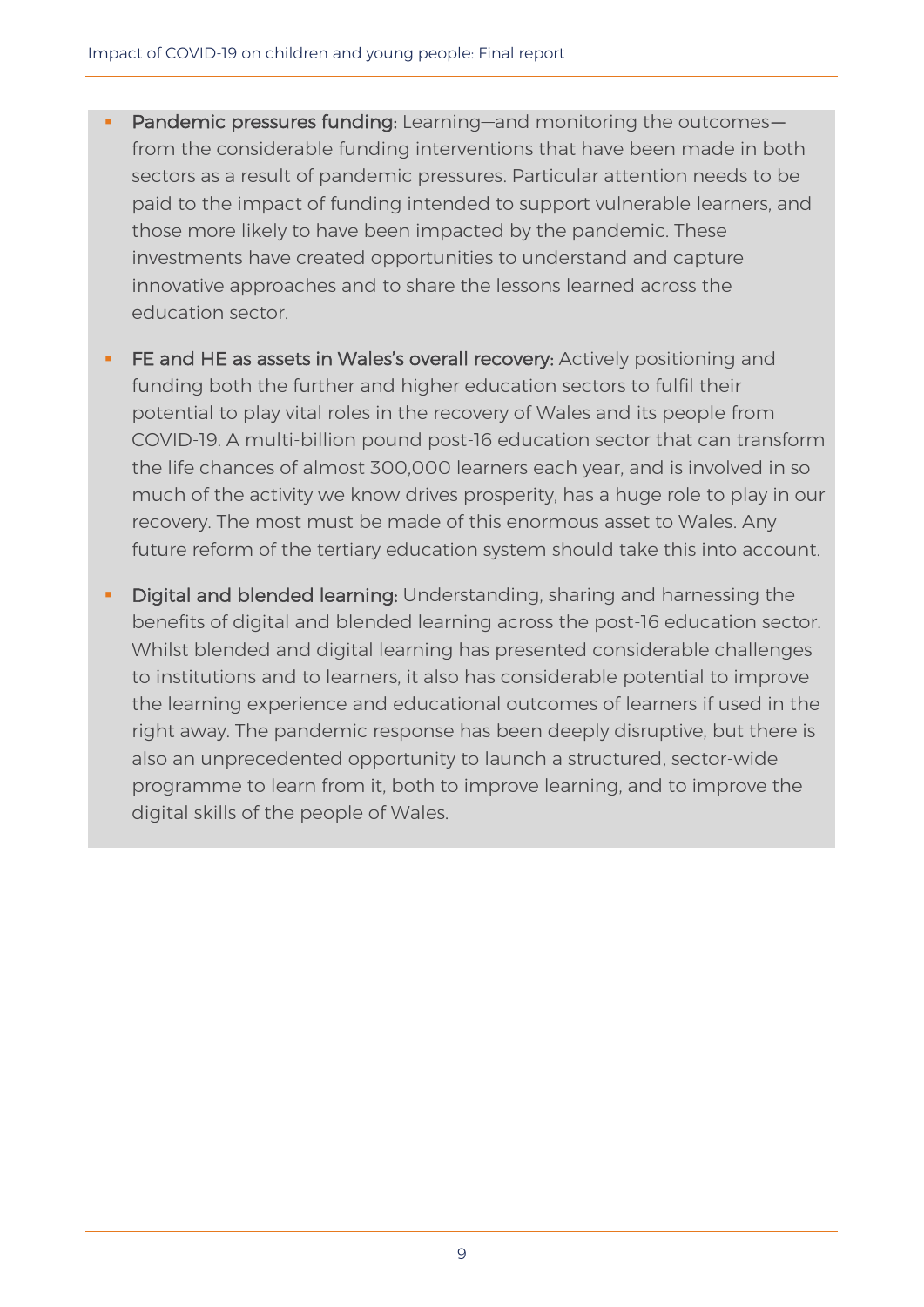### 5. Vulnerable children and young people

21. Support for vulnerable and care experienced children and young people are key themes that run through a number of our Committee's [reports](https://business.senedd.wales/mgIssueHistoryHome.aspx?IId=15121) and inquiries including statutory advocacy services, mental health support, the Pupil Development Grant for care experienced and adopted children and an in-depth look at funding for care experienced children in scrutiny of the Draft Budget 2020-21. We have also drawn on the work of the Public Accounts Committee on [Care Experienced Children and Young People.](https://senedd.wales/laid%20documents/cr-ld11857/cr-ld11857-e.pdf)

22. Over the past year, our scrutiny of the implications of the COVID-19 pandemic on children and young people has given significant attention to its impact on the safeguarding of children, and the support given to children in care and those who have been care experienced.

23. As part of our rolling call for written evidence and our programme of oral evidence sessions, we heard from Ministers, local government representatives, representatives of providers and the NGO/third sector, and the Children's Commissioner for Wales. We also heard directly from those young people affected, facilitated by Voices from Care.

• We recommend that the next Welsh Government and our successor Committee maintain a close focus on the continuing impact of COVID-19 on vulnerable children and young people, including focusing on the following areas:

- Safeguarding: Continuing to monitor the levels of safeguarding referrals and the number of children in need of care and support, including responding to any changes as a result of the pandemic (e.g. due to poverty, neglect or domestic violence).
- **Support for families:** Monitoring and supporting the effectiveness of services and approaches to support families and to prevent children coming into the care system, including monitoring the numbers of care experienced children within the context of aims to safely reduce these numbers. Taking forward evidenced based strategies, for example the work to develop a pilot Family Drug and Alcohol Court in Wales, and the Welsh research findings of the Nuffield Family Justice Observatory.
- Corporate parenting: Paying specific attention to the corporate parenting support for care experienced children, with a specific focus on working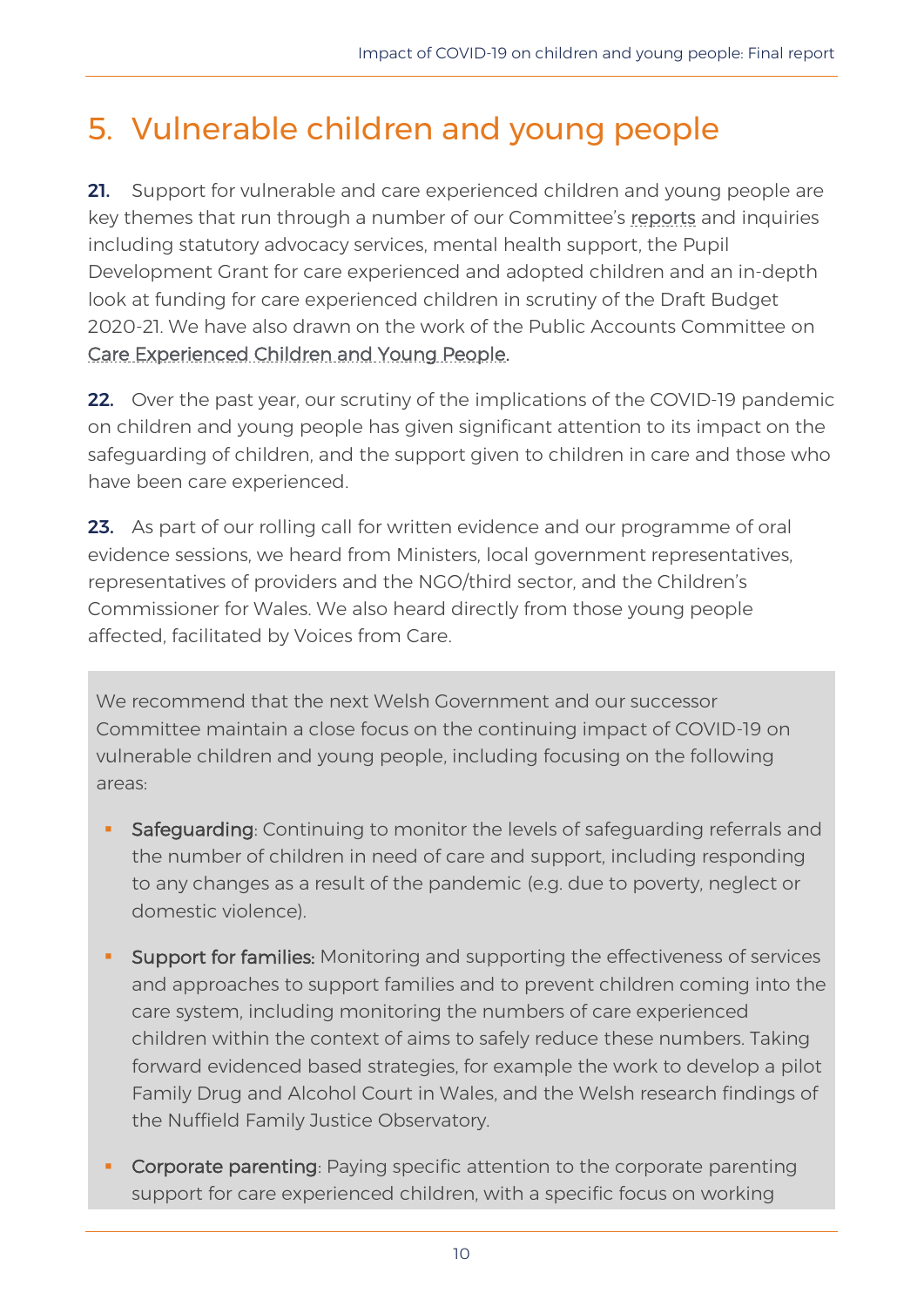across Welsh Government portfolios to reflect care experienced children's need for support with their education and mental health.

- **Care leavers**: Supporting care-leavers and monitoring the economic impact of the pandemic on this group of young people.
- Babies and early years: Ensuring that the youngest children in our society, and the perinatal mental health of their parents and carers, is supported and prioritised as part of recovery planning.
- Care experienced children: Reviewing and documenting the primary impacts of COVID-19 specific to care experienced children and young people, with a view to ensuring any concerns are swiftly addressed. This should include consideration of:
	- − residential care (including those in local authority, independent and unregulated homes),
	- − access to advocacy provision, and
	- − the extent to which children are having meaningful and appropriate contact with friends and family.

The Welsh Government should have an appropriate and effective mechanism to co-produce its approach with care experienced children and young people, and the sector which supports them, in a way that can be delivered swiftly to improve outcomes for children.